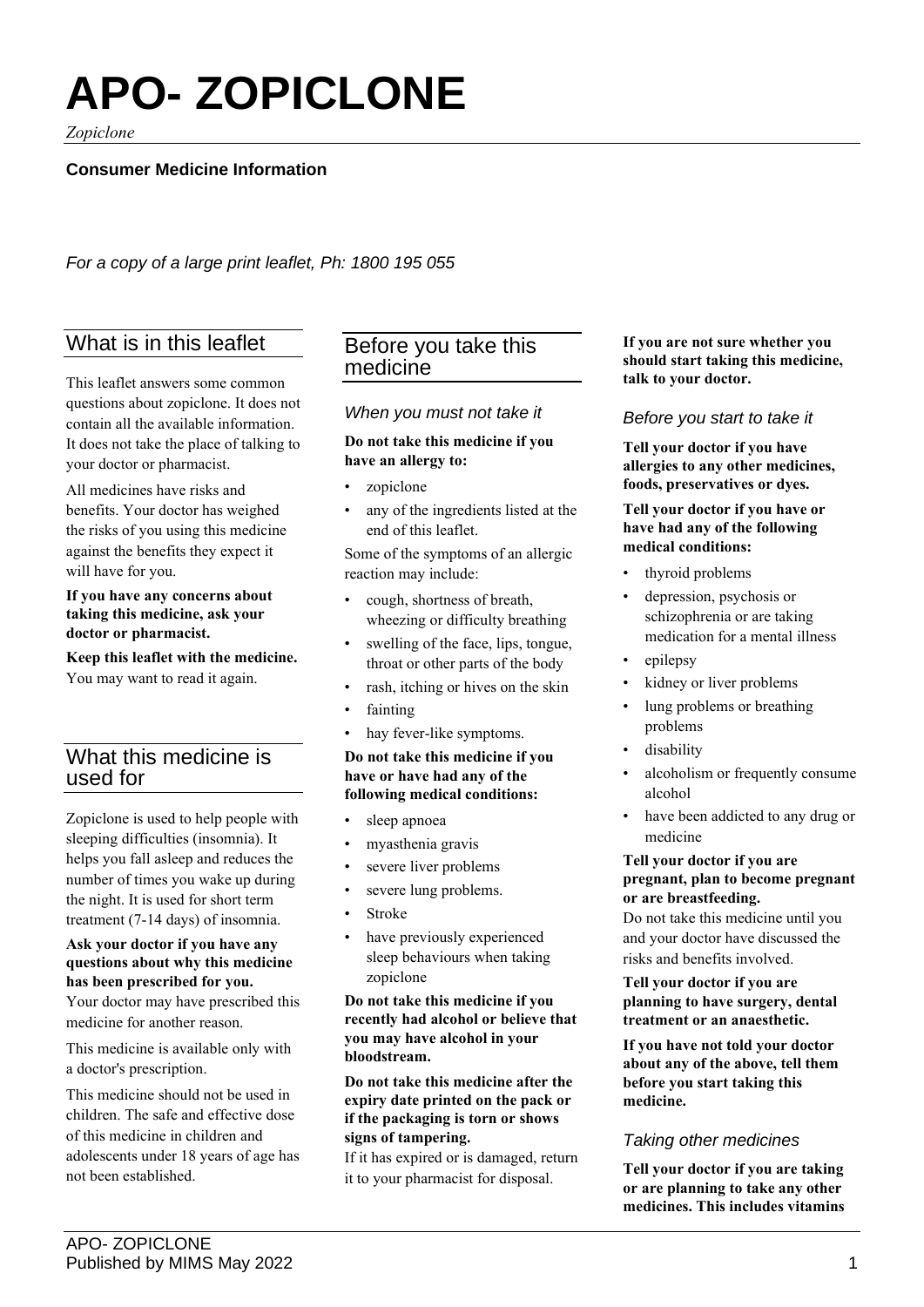#### **and supplements that are available from your pharmacy, supermarket or health food shop.**

Some medicines may interact with zopiclone. These include:

- medicines to treat depression, anxiety and mental illness (e.g. antipsychotics)
- other sedatives or tranquillisers
- strong pain relievers (e.g. codeine)
- muscle relaxants
- antihistamines
- antiepileptics (e.g. phenytoin, carbamazepine, phenobarbital)
- certain medicines used to treat infections (e.g. rifampicin, clarithromycin, erythromycin, ketoconazole, itraconazole, ritonavir)
- St John's Wort.

If you are taking any of these, you may need a different dose, or you may need to take different medicines. Other medicines not listed above may also interact with zopiclone.

# How to take this medicine

#### **Follow carefully all directions given to you by your doctor.**

They may differ to the information contained in this leaflet.

Your doctor may have prescribed a different dose, depending on your condition and if you are taking any other medicines.

# *How much to take*

The usual dose is one tablet just before you go to bed.

Elderly people and people with liver problems may need smaller doses.

## *How to take it*

Swallow the tablet whole with a full glass of water.

## *When to take it*

This medicine should be taken when you are able to have a full night sleep and immediately before you go to bed. It helps put you to sleep quite quickly.

If you take this medicine on an empty stomach it may work more quickly.

## *How long to take it for*

Continue taking your medicine for as long as your doctor tells you.

This medicine should only be used for short periods (e.g. 7-14 days). Continuous long-term use is not recommended unless advised by your doctor.

# *If you forget to take it*

If you forget to take the tablet before you go to bed, and you wake up late in the night or very early in the morning, do not take it.

You may have trouble waking at your normal time.

Take the next dose the following night when you are meant to.

## *If you take too much (overdose)*

**Immediately telephone your doctor or the Poisons Information Centre (telephone 13 11 26) for advice or go to the Emergency department at your nearest hospital if you think that you or anyone else may have taken too much of this medicine. Do this even if there are no signs of discomfort or poisoning. You may need urgent medical attention.**

# While you are taking this medicine

## *Things you must do*

**If you are about to be started on any new medicine, tell your doctor and pharmacist that you are taking this medicine.**

**If you become pregnant whilst taking this medicine, tell your doctor immediately.**

**If you are about to have any blood tests, surgery, anaesthetic or are going into hospital, tell your doctor.**

**Tell any other doctors, dentists and pharmacists who are treating you that you take this medicine.**

## *Things you must not do*

**Do not take more than the recommended dose unless your doctor tells you to. This can increase the risk of side effects.**

**Do not take for a longer time than the doctor has prescribed.**

**Do not give this medicine to anyone else, even if they have the same condition as you.**

**Do not take your medicine to treat any other complaint unless your doctor tells you to.**

**Do not drink alcohol before, with or after this medicine.**

# *Things to be careful of*

**This medicine will cause drowsiness. You should not operate dangerous machinery or drive motors for 12 hours after you take it. You should be careful the next morning when you wake up.**

Make sure you know how you react to this medicine before you drive a car or operate machinery. This is very important if you are taking other drugs that also make you drowsy.

**Be careful if you are over 65 and unwell or taking other medicines.** You may be more sensitive to some of the side effects of this medicine.

## **You should not drink alcohol while you are taking this medicine.** The effects of alcohol could be made worse while taking this medicine.

**If you have been addicted to alcohol or drugs in the past, it is important to tell your doctor before starting this medicine.** Some medicines can cause dependence, especially when they are used regularly for longer than a few weeks. People who have been dependent on alcohol or other drugs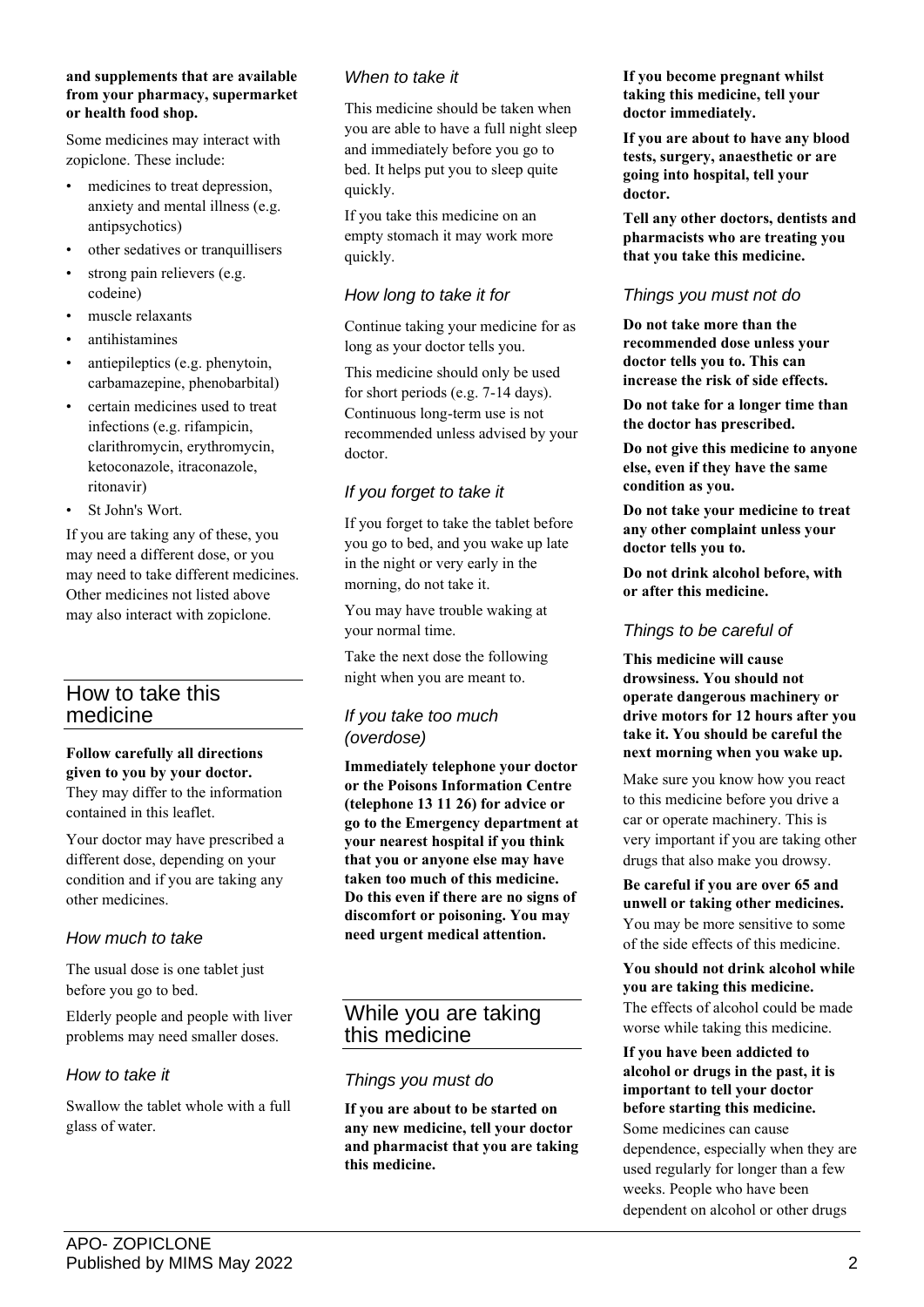in the past may have a higher chance of becoming addicted to sleep medicines.

# Side effects

#### **Tell your doctor or pharmacist as soon as possible if you do not feel well while you are taking zopiclone.**

All medicines can have side effects. Sometimes they are serious but most of the time they are not.

#### **Do not be alarmed by the following lists of side effects. You may not experience any of them.**

## **Tell your doctor if you notice any of the following:**

- headaches
- dry mouth, bitter taste in your mouth
- drowsiness, fatigue

## **Tell your doctor as soon as possible if you notice any of the following.**

These may be serious side effects and you may need medical attention:

- heartburn
- nausea, vomiting and/or diarrhoea
- change in appetite
- stomach pain
- rash
- agitation
- breathing difficulties
- depression, anxiety
- confusion
- dizziness
- blurred vision
- impotence
- sleep walking or other behaviours whilst asleep
- delirium (a sudden and severe change in mental state that can cause a combination of confusion, disorientation and/or attention deficit)

Alcohol can increase the risk of sleep walking or other behaviours such as driving or eating food whilst asleep. This risk is also increased if you take more than the recommended dose.

Some sleep medicines may cause a short-term memory loss. When this occurs, a person may not remember what has happened for several hours after taking the medicine. This is usually not a problem since most people fall asleep after taking the medicine.

Other side effects not listed above may occur in some patients.

## *Allergic reactions*

**If you think you are having an allergic reaction to zopiclone, do not take any more of this medicine and tell your doctor immediately or go to the Emergency department at your nearest hospital.**

Symptoms of an allergic reaction may include some or all the following:

- cough, shortness of breath, wheezing or difficulty breathing
- swelling of the face, lips, tongue, throat or other parts of the body rash, itching or hives on the skin
- fainting
- hay fever-like symptoms.
- suicidal thoughts or are experiencing changes in your behaviour

# *After taking it*

Sometimes when medicines are stopped suddenly, after being used for a long time, withdrawal symptoms may occur. Symptoms of withdrawal may include insomnia, confusion, headache, muscle cramps and sweating.

Tell your doctor if you have any problems when you stop taking this medicine.

# Storage and disposal

## *Storage*

**Keep your medicine in its pack until it is time to take it.** If you take your medicine out of its pack it may not keep well.

**Keep your medicine in a cool dry place where the temperature will stay below 25°C. Protect from light.**

**Do not store your medicine, or any other medicine, in the bathroom or near a sink. Do not leave it on a window sill or in the car.**

Heat and dampness can destroy some medicines.

#### **Keep this medicine where children cannot reach it.**

A locked cupboard at least one-anda-half metres above the ground is a good place to store medicines.

# *Disposal*

If your doctor tells you to stop taking this medicine or the expiry date has passed, ask your pharmacist what to do with any medicine left over.

# Product description

## *What it looks like*

White to off white oval film coated tablets with breakline on one side and plain on the other side.

Blister packs of 30 tablets. AUST R 213071.

## *Ingredients*

Each tablet contains 7.5 mg of zopiclone as the active ingredient.

It also contains the following inactive ingredients:

- calcium hydrogen phosphate dihydrate
- lactose monohydrate
- sodium starch glycollate type A
- povidone
- maize starch
- colloidal anhydrous silica
- magnesium stearate
- hypromellose
- macrogol 6000
- titanium dioxide
- purified talc

This medicine does not contain gluten, sucrose, tartrazine or any